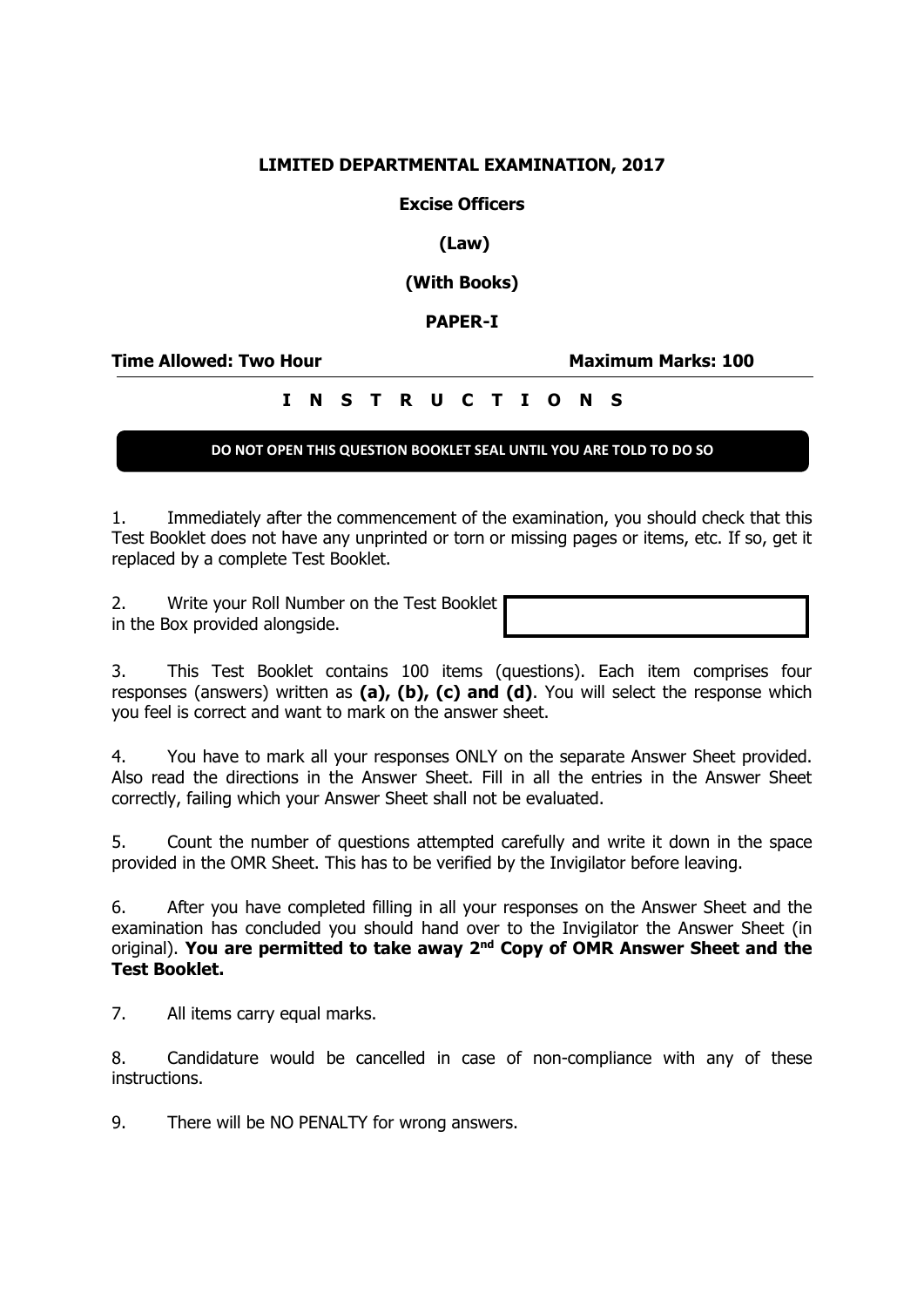#### **Question Starts**

Q.1. How many Sections are there under Chapter II I.P.C. ? Choose the correct one from the following.

- a) 48;
- b) 49;
- c) 47;
- d) 50.

Q.2. What do you mean by the word "Gender" under the I.P.C. ?

a) he or she;

b) both;

c) of any person, whether male or female;

d) male or female.

Q.3. Where does the word "British India" defined under Chapter-II of I.P.C.? Choose one from the following.

> a) Under Section 9; b) Under Section 12; c) Under Section 14; d) Under Section 15.

Q.4. Mention the Section under the I.P.C. where the definition of "Servant of Government" contain ? Choose the right answer from the following.

> a) 14; b) 20; c) 21; d) 23.

Q. 5. Mention the Section of the I.P.C.

where the word "Public Servant" defines ?

- a) 12;
- b) 14;
- c) 21;
- d) none of the above.

Q.6. What do you mean by "Wrongful Gain" under the I.P.C. ?

> a) is gain by unlawful means of property to which the person gaining is not legally entitled;

> b) is gain by a person who is legally entitled to gain the property;

> c) is gain by way of wrongful means to the property of others.

> d) is gain by lawfull means by using unlawful way to the property of others.

Q. 7. Under what Section the word "Fraudulently" contain under the I.P.C. ?

- a) 28;
- b) 27;
- c) 26;
- d) 25.

Q.8. Under what Section of I.P.C. "Act". "Omission" defined ?

- a) 30;
- b) 32;
- c) 33;
- d) 34.

Q. 9. What do you mean by "Local Law" under the I.P.C. ?

> a) is a law applicable only to a particular part of India;

b) is a law applicable only to a particular part of Manipur;

c) is a law applicable only to a particular part of any State;

d) is a law applicable only to a particular Nation.

Q. 10. Under what Section the word "Harbour" defined under the I.P.C. ?

- a) 44;
- b) 47;
- c) 48;
- d) 52-A.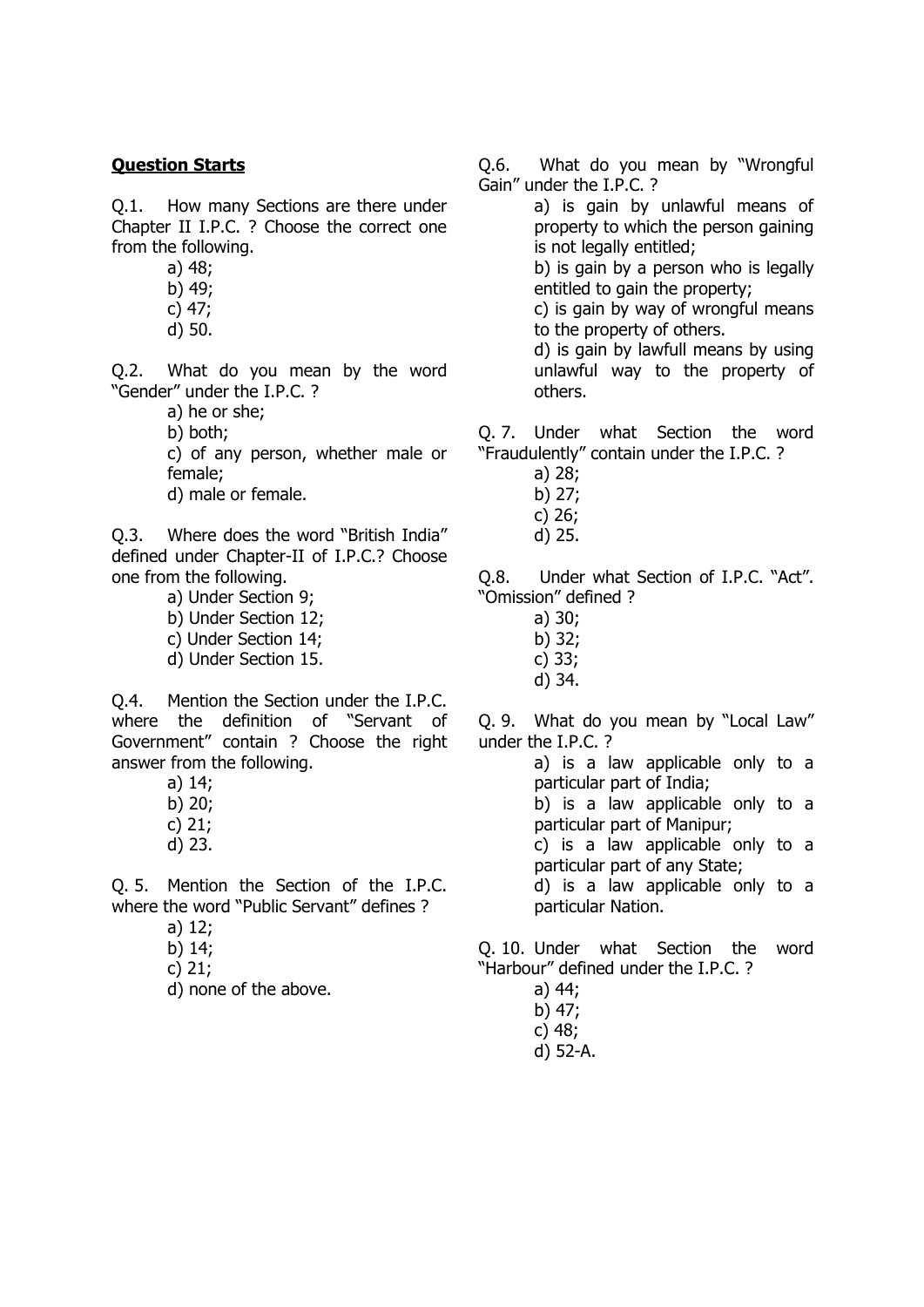Q. 11. Under what Section of I.P.C. "Accident in doing a lawful act" has been contain ?

a) 79;

b) 80;

c) 82;

d) 84.

Q. 12. Whether an offence which is done by a child under seven years of age amounts to ?

> a) Nothing is an offence which is done by a child under seven years of age;

> b) Nothing is an offence which is done by a child above seven years of age;

> c) Nothing is an offence which is done by a child of an unsound mind; d) Non of the above.

Q.13. Under what Section of I.P.C. "Act of a person of unsound mind" has been mentioned ?

- a) 84;
- b) 87;
- c) 88;
- d) 89.

Q.14. How many Provisos are there under Section 92 I.P.C. ?

- a) one;
- b) two;
- c) three;
- d) four.

Q.15. Under what Section of I.P.C. "Abetment of a thing" explain ?

- a) 107;
- b) 108;
- c) 108-A;
- d) 110.

Q. 16. How many proviso are there under Section 111 I.P.C. ?

- a) 4;
- b) 3;
- c) 2;
- d) 1.

Q. 17. What is the category of punishment under Chapter VII of I.P.C. ?

a) Of Offences Relating to The Army [ Navy and Air Force];

b) of Offences Relating to The Army; c) Of Offences relating to the armed persons;

d) Of offences relating to the Indian Army.

Q. 18. Under what Section "Harbouring deserter" contain ?

- a) 138-A;
- b) 138;
- c) 137;
- d) 136.

Q. 19. What is the term of punishment for Harbouring deserter ?

a) may extend to three years, or with fine, or with both;

b) may extend to two years, or with fine, or with both;

c) may extend to one year, or with fine, or with both;

d) may extend to zero years with fine or with both.

Q. 20. How many Sections are there under Chapter IX of I.P.C. ?

- a) 14;
- b) 12;
- c) 13;
- d) 15.

Q.21. How many Section under Chapter IX have been repealed by Prevention of Corruption Act, 1988 ?

- a) 5;
- b) 6;

c) 7;

d) non of the above.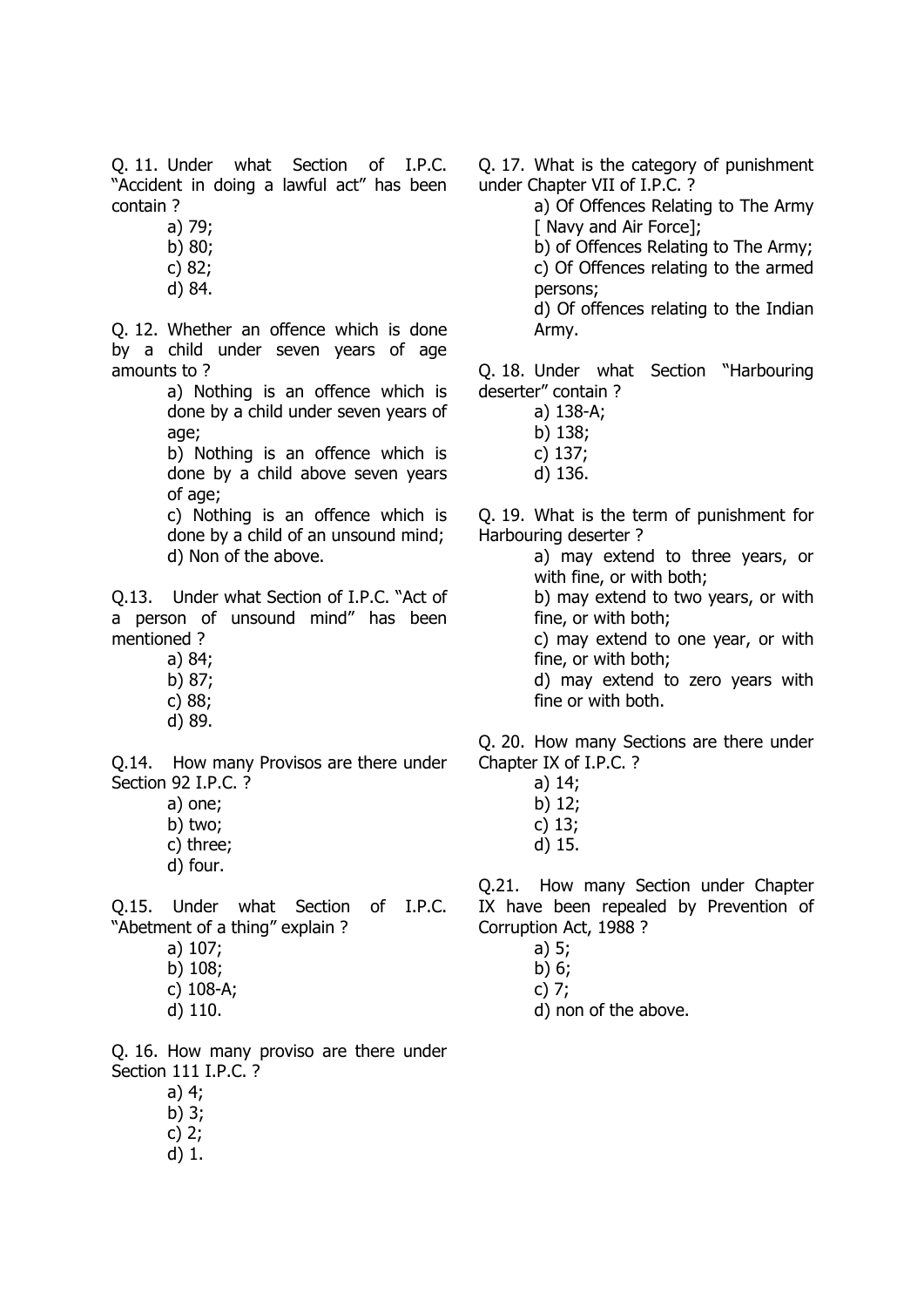Q. 22. What is the term of punishment for "Public Servant disobeying direction under law" under Section 166-A I.P.C.?

> a) rigorous imprisonment for a term which shall not be more than six months but which may of extend to two years, and shall also be liable to fine;

> b) rigorous imprisonment for a term which shall not be less than six months but which may extend to two years, and shall also be liable to fine;

> c) rigorous imprisonment for a term which shall not be less than six months but which may of extend to two years, and shall also not be liable to fine;

d) none of the above.

Q. 23. What is the term of punishment for "Personating a public servant" under Section 170 I.P.C. ?

> a) either description for a term which may extend to two years, or with fine, or with both;

> b) either description for a term which may not be extend to two years, or with fine, or with both;

> c) either description for a term which may extend to less than two years, or with fine, or with both; d) non of the above.

Q.24. Whether the term of punishment for "Absconding to avoid service of summons or other proceeding" under Section 172 I.P.C. is cognizable, or bailable ?

- a) non-cognizable, bailable;
- b) non-cognizable, non-bailable;
- c) cognizable, bailable;
- d) non of the above.

Q.25. Under what Section "Furnishing false information" contain ?

- a) 182;
- b) 181;
- c) 177;
- d) 180.

Q.26. How many clauses are there under Section 182 I.P.C. ?

- a) 1;
- b) 2; c) 5;
- d) non of the above.

Q.27. Under Section 188 I.P.C. is it only punishment with fine ?

a) Only punishment;

- b) only fine;
- c) both;
- d) non of the above.

Q.28. How many explanation are there under Section 191 I.P.C. ?

- a) 7;
- b) 4;
- c) 2;
- d) 8.

Q.29. How many explanation are there under Section 193 I.P.C. ?

- a) 3;
- b) 5;
- c) 2;
- d) non of the above.

Q.30. How many explanation are there under Section 200 I.P.C. ?

- a) one;
- b) two;
- c) three;
- d) four.

Q. 31. Under what Section of I.P.C. "Dishonestly making false claim in Court" contain ?

- a) 206; b) 209;
- c) 210;
- d) 207.

Q.32. Under what Section of I.P.C. "taking gift to help to recover stolen property etc." contain ?

> a) 216; b) 217; c) 214; d) 215.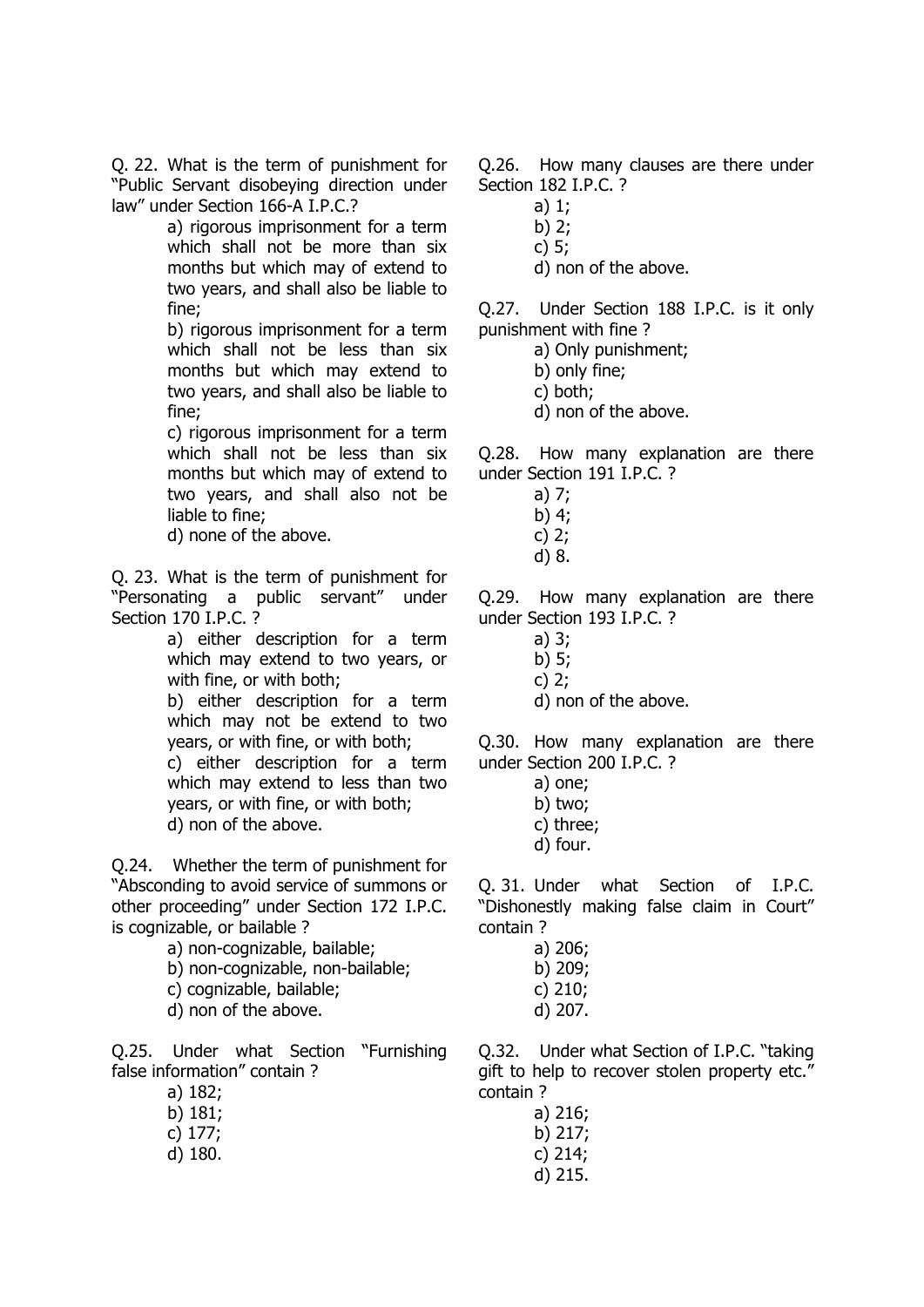Q. 33. How many explanation are there under Section 216-A I.P.C. ?

- a) 3;
- b) 2;
- c) 4;
- d) non of the above.

Q.34. What is the term of punishment for "Escape from confinement or custody negligently suffered by public servant" under Section 223 I.P.C. ?

a) term which may extend to two years, or with fine, or without both; b) term which may extend to two years, or without fine, or with both; c) term which may extend to two years, or with fine, or with both; d) term which may not extend to two years, or with fine, or with both.

Q.35. Whether Section 226 I.P.C. has been replaced or not ?

a) replaced; b) not replaced; c) Replaced by Cr.P.C. (Amendment) Act, 1955;

d) non of the above.

Q.36. How many explanation are there under Section 299 I.P.C. ?

- a) 6;
- b) 3;
- c) 1;
- d) 4.

Q. 37. What is the term of punishment for "Sale, etc., of obscene objects to young person" under Section 293 I.P.C. ?

- a) seven years, and also with fine;
- b) seven years without fine;
- c) seven years with fine with both;
- d) non of the above.

Q. 38. What does Section 339 I.P.C. contain ?

- a) Wrongful confinement;
- b) Wrongful restraint;
- c) Wrongful encroachment;
- d) non of the above.

"Wrongful confinement" explain ? a) 358; b) 348; c) 338; d) 340. Q. 40. What does Section 349 I.P.C. contain ? a) Fraud; b) Find; c) Firce; d) Force. Q. 41. Under what Section of I.P.C.

Q.39. Under what Section of I.P.C.

"Assault" contain ?

- a) 358; b) 339;
	- c) 351;
- d) 340.

Q. 42. Under what Section of I.P.C. "Voyeurism" contain ? a) 355; b) 354-B;

- c) 354-C;
- d) 354-D.

Q.43. Under what Section of I.P.C. "Stalking" contain ? a) 358; b) 362; c)354-D; d) non of the above.

Q.44. How many explanation are there under Section 416 I.P.C. ?

- a) one;
- b) three;
- c) two;
- d) non of the above.
- Q. 45. What is Section 441 I.P.C. content ?
	- a) Criminal intimidation;
	- b) Criminal trespass;
	- c) Criminal force;
	- d) Criminal breaking.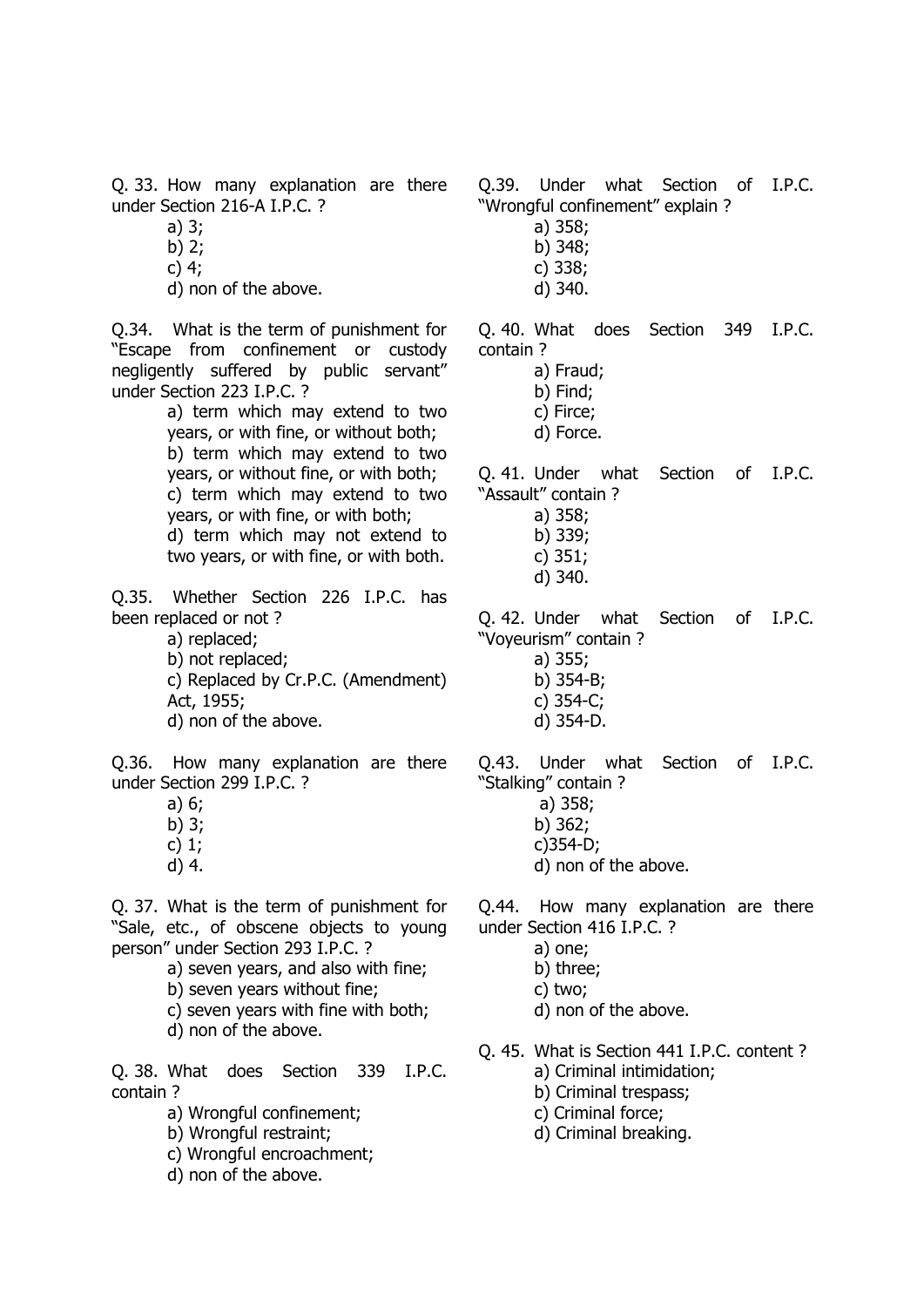Q. 46. Under what clause the "Commencement" of the Eastern Bengal and Assam Excise Act, 1910 contain ?

- a) Section 1 (2);
- b) Section 1 (3);
- c) Section 1 (1);
- d) Non of the above.

Q. 47. Under what clause the word "Denaturant" " Collector" has been defined under the Eastern Bengal and Assam Excise Act, 1910 ?

a) Section 3(5A); b) Section 3 (7A); c) Section  $3(4)$ ; d) Section 3(5).

Q. 48. How many sub-clauses are there under Section 3 Clause (13) of the Eastern Bengal and Assam Excise Act, 1910 ?

- a) four; b) five; c) six;
- d) non of the above.

Q.49. Under what Section "Power to define Country liquor and Foreign liquor respectively" has been contain ?

- a) Section 1;
- b) Section 6;
- c) Section 4;
- d) section 7.

Q. 50. What does Chapter II under the Eastern Bengal and Assam Excise Act, 1910 says ?

- a) Establishments and Control;
- b) Establishment and Contract;
- c) Establishment and Central;
- d) Establishment and Conotrol.

Q.51. How many clauses are there under Section 10 of the Eastern Bengal and Assam Excise Act, 1910 ?

- a) three;
- b) five;
- c) two;
- d) non of the above.

Q. 52. What does Section 11 of the Eastern Bengal and Assam Excise Act, 1910 says ?

a) Restriction on import and transport; b) Restriction on export and

transportation;

c) Restriction on expart and transport;

d) Restriction on export and transport.

Q. 53. Under what chapter "Import, Export and Transport" mentioned ?

- a) Chapter IV;
- b) Chapter V;
- c) Chapter VI;
- d) Chapter III.

Q. 54. How many clauses and sub-clauses are there under Section 15 of Eastern Bengal and Assam Excise Act, 1910 ?

> a) three clauses and eight subclauses;

b) three clauses and five subclauses;

c) three clauses and three subclauses;

d) three clauses and two subclauses.

Q. 55. What does Section 17 of the Eastern Bengal and Assam Excise Act, 1910 says ?

a) Limit of possessions with exception and prohibitions in special cases ;

b) Limits of possession with exception and prohibitions in special cases;

c) Limit of possession with exception and prohibitions in special cases;

d) Limit of possession with exceptional and prohibitions in special cases.

Q. 56. How many clauses are there under Section 22 of the Eastern Bengal and Assam Excise Act, 1910 ?

- a) five;
- b) thirteen;
- c) eleven;
- d) non of the above.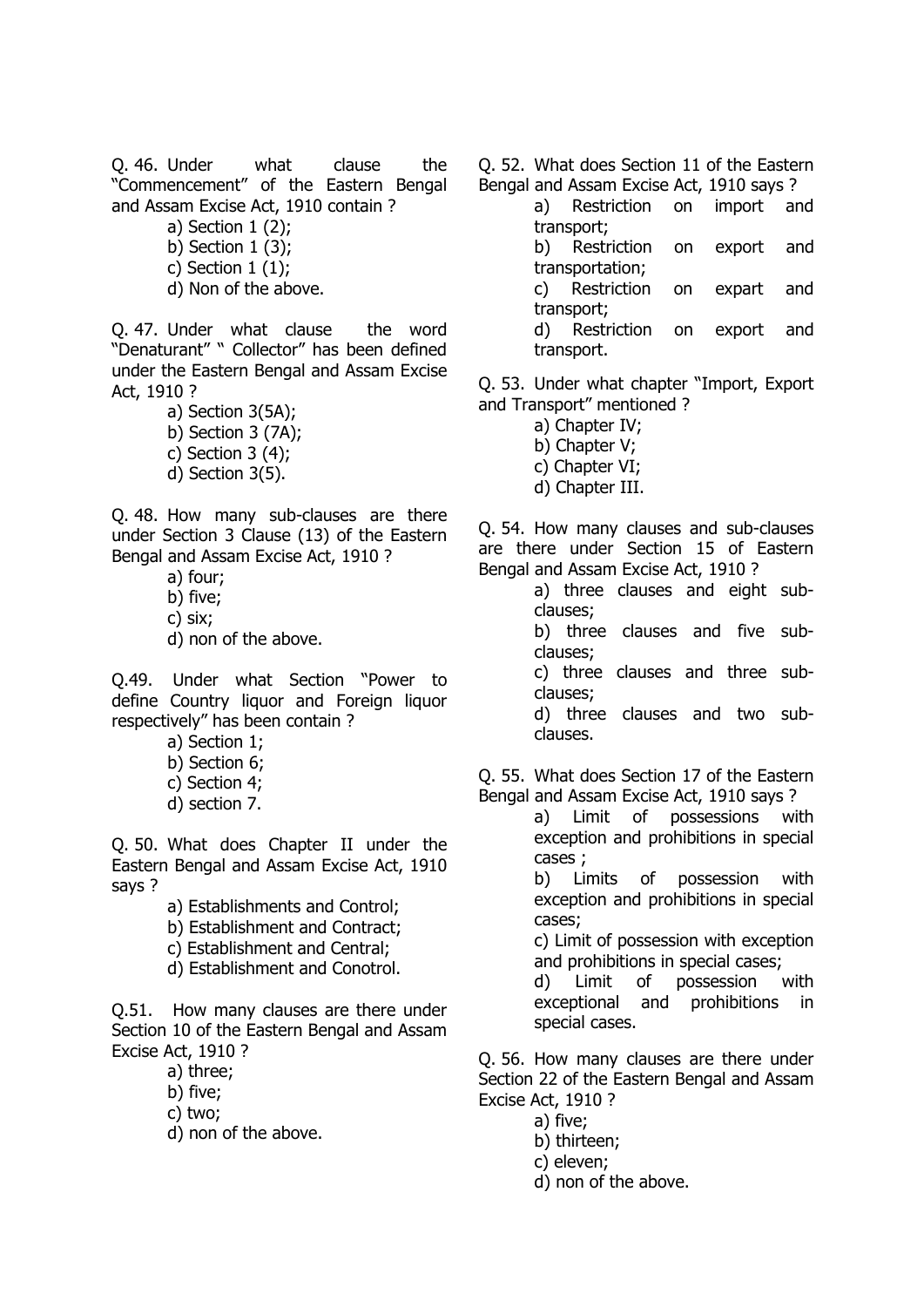Q. 57. Under what Section "Form and conditions of license, etc." are contain under Eastern Bengal and Assam Excise Act, 1910 ?

- a) 31;
- b) 32;
- c) 29;
- d) 25.

Q. 58. What does Section 31 of the Eastern Bengal and Assam Excise Act, 1910 says ?

a) Surrender of licence;

b) Surrender of licences;

c) Surrender of license;

d) Surrender of licensing.

Q.59. What is the term of punishment under Section 55 of the Eastern Bengal and Assam Excise Act, 1910 ?

> a) shall be liabled to imprisonment for a term which may extend to three months, or to fine which may extended to one thousand rupees, or to both;

> b) shall be liable to imprisonment for a term which may not extend to three months, or to fine which may extend to one thousand rupees, or to both;

> c) shall be liable to imprisonment for a term which may extend to three months, or to fine which may extend to one thousand rupees, or with both;

> d) shall be liable to imprisonment for a term which may extend to three months, or to fine which may extend to one thousand rupees, or to both.

Q.60. Is there any contempt of court proceeding under The Eastern Bengal and Assam Excise Act, 1910 ?

a) definitely yes;

b) definitely not;

- c) definitely not yet;
- d) non of the above.

Q. 61. How many Schedule are there under The Eastern Bengal and Assam Excise Act, 1910 ?

- a) three;
- b) four;
- c) two;
- d) one.

Q. 62. How many definition are there under The Assam Opium Smoking Act, 1927 ?

- a) three;
	- b) four;
	- c) two;
	- d) non of the above.

Q. 63. What is the term of punishment under Section 3 of The Assam Opium Smoking Act, 1927 ?

a) shall be liable to imprisonment of either description for a term which may extend to two month or with fine which may extend to fifty rupees or with both;

b) shall be liable to imprisonment of either description for a term which may extend to one month or with fine which may extend to five rupees or with both;

c) shall be liable to imprisonment of either description for a term which may extend to one month or with fine which may extend to fifty one rupees or with both;

d) shall be liable to imprisonment of either description for a term which may extend to one month, in addition to fines, which may extend to fifty rupees.

Q.64. How many explanation are there under Section 5 of The Assam Opium Smoking Act, 1927 ?

- a) three;
- b) four;
- c) two;
- d) non of the above.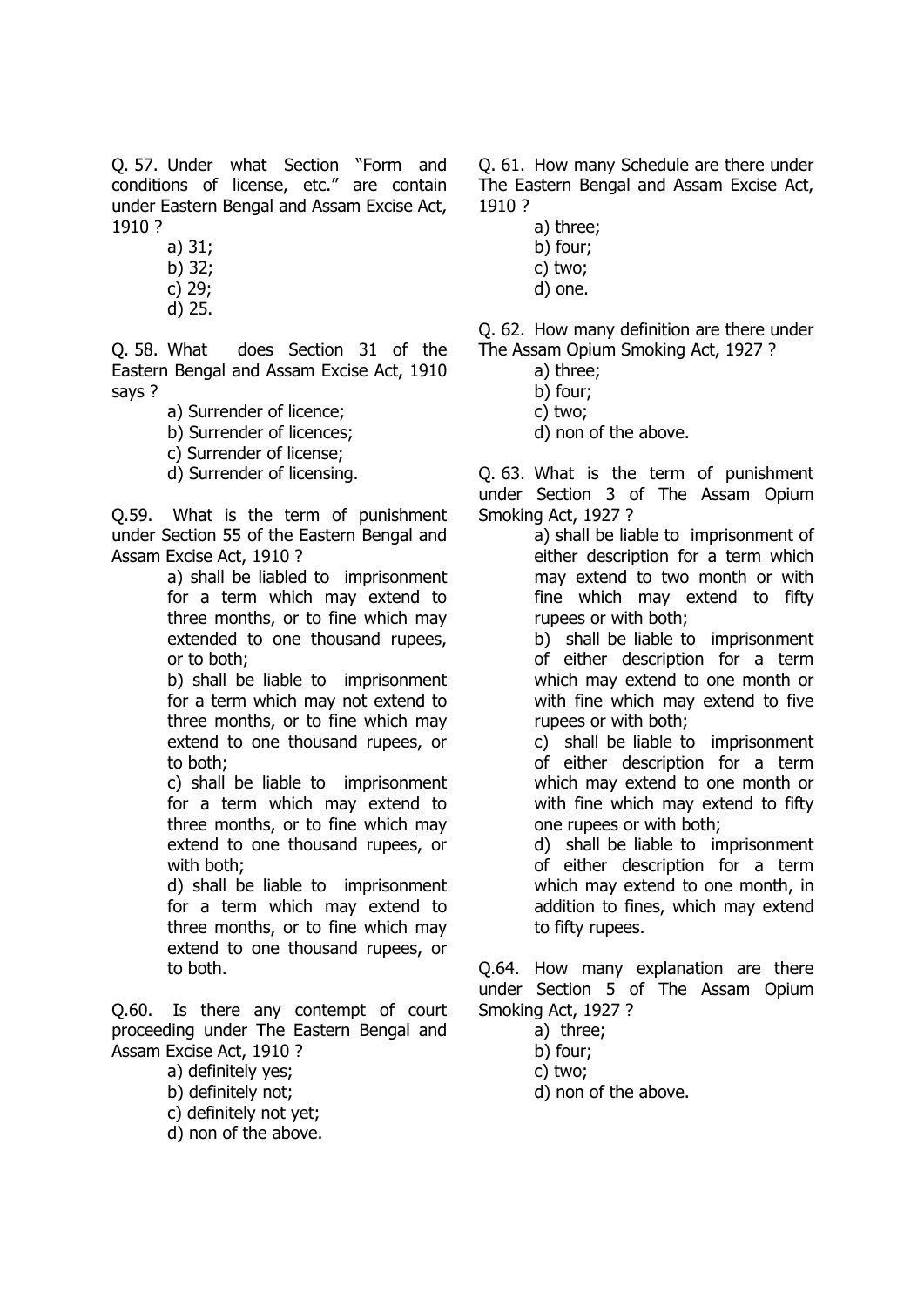Q.65. What is the term of imprisonment for dealing in opium dross under Section 10 of The Assam Opium Smoking Act, 1927 ?

a) which may extend to two years or with fine only or with both; b) which may not extend to two years or with fine or with both; c) which may extend to two years or with fine or with both; d) non of the above punishment.

Q.66. Who can issue "Search warrants and power to search" under Section 12 of The Assam Opium Smoking Act, 1927 ?

a) Magistrate of 1st class;

- b) Magistrate of 2nd class;
- c) Magistrate of any Court;
- d) non of the above.

Q.67. Under what Section of The Assam Opium Smoking Act, 1927 contain the "Application of the code of criminal procedure, 1898 to warrants and searches" ?

- a) 19;
- b) 22;
- c) 15,
- d) 13.

Q.68. Under what procedure cognizance have to be taken for the offences under The Assam Opium Smoking Act, 1927 ?

a) on the complaint or the report of the Collector or an officer of the Excise Department not below the rank of Sub-Inspector or of the police Department not below the rank of a Sub-Inspector or of a mauzadar;

b) on the strength of a complaint or the report of the Collector or an officer of the Excise Department not below the rank of Sub-Inspector or of the police Department not below the rank of Sub-Inspector or of a mauzadar;

c) on the complaint or the report of the Collector of the District or an officer of the Excise Department not below the rank of Sub-Inspector or of the police Department not below the rank of Sub-Inspector or of a mauzadar;

d) non of the above.

Q.69. Under what Section "bar of certain suits" have been contain under The Assam Opium Smoking Act, 1927 ?

- a) 15;
- b) 20;
- c) 19;
- d) non of the above.

Q.70. How many clauses and sub-clauses are there under Section 22 of The Assam Opium Smoking Act, 1927 ?

a) two clause and two sub-clause;

b) two sub-clauses and three clauses;

c) two clauses and one sub-clauses;

d) non of the above.

Q.71. Is there any limitation for suit and prosecution under Section 20 of the Assam Opium Smoking Act, 1927 ?

- a) not applicable;
- b) applicable;

c) one year of a suit and six months

- in the case of a prosecution;
- d) non of the above.

Q. 72. How many Sections are there under Chapter X I.P.C. ?

- a) 18;
- b) 20;
- c) 19;
- d) 21.

Q.73. What is the term "Government" means ?

> a) The Chief Commissioner of Manipur; b) The Manipur Administration; c) The Commissioner; d) non of the above.

Q.74. By whom the passes for the import of India-made foreign liquor shall be issued under the Manipur Excise Rule, 1962 ?

a) Commissioner;

b) Chief commissioner;

c) Collector of the importing

district only;

d) non of the above.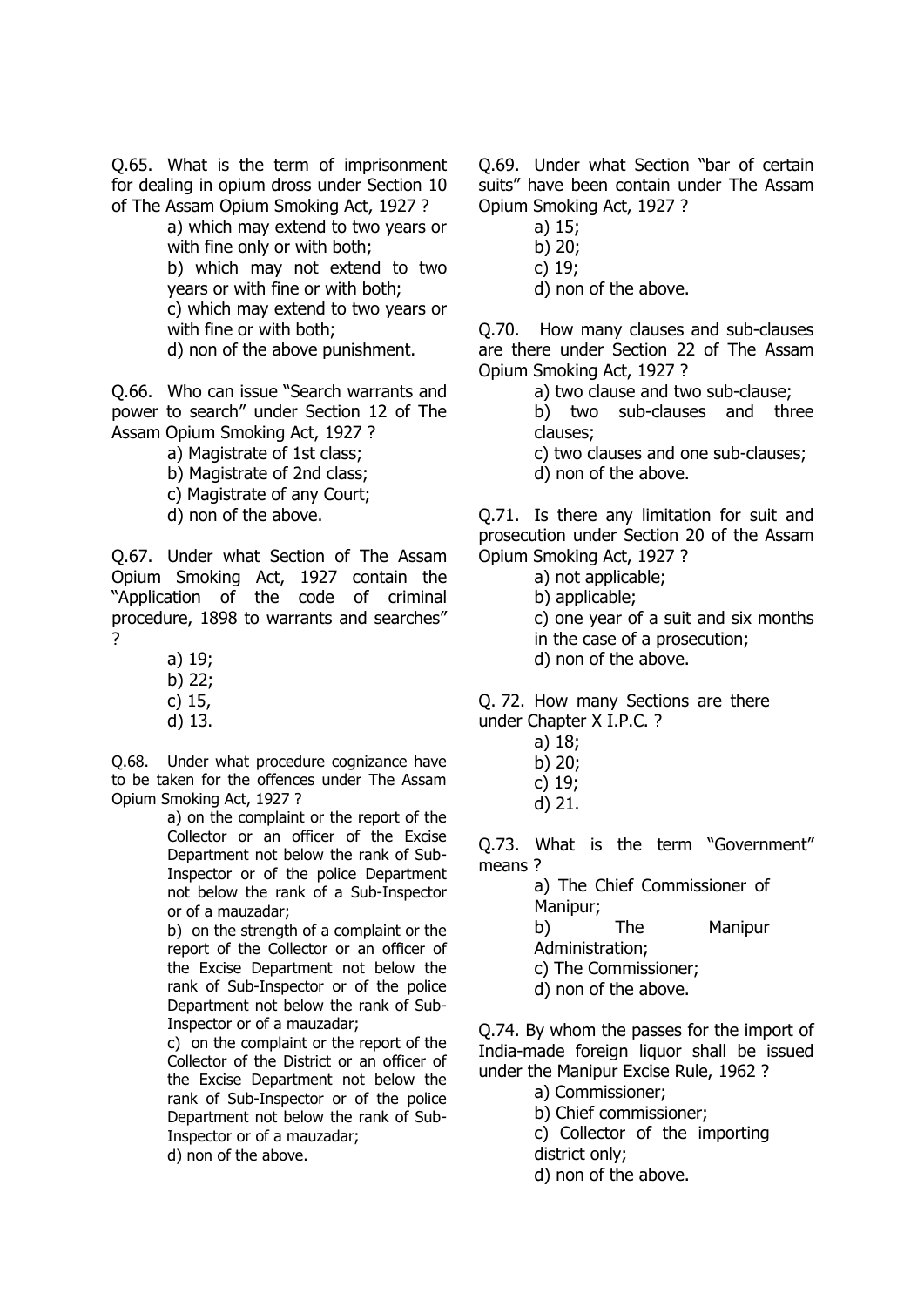Q. 75. To whom the amount for endorsement of application has to be made under the Manipur Excise Rule, 1962 ?

- a) To the Treasury officer;
- b) To the Collector;
- c) To the Commissioner;
- d) To the Chief Commissioner.

Q.76.Under what Rule the Definition of overseas foreign liquor has been defined under the Manipur Excise Rule, 1962 ?

- a) Under Rule 17;
- b) Under Rule 19;
- c) Under Rule 16;
- d) Non of the above.

Q.77. Whether the pass fee rate mentioned under Rule 21 of the Manipur Excise Rule, 1962 have been amended or not ?

a) Amended;

- b) Not amended;
- c) Yet to be amended;
- d) Non of the above.

Q. 78. What is the definition of "India-made rectified sprit" under the Manipur Excise Rule, 1962 ?

- a) includes absolute alcohol ;
- b) other preparations

containing sprits;

- c) other flavouring essences ;
- d) non of the above.

Q. 79. Under what Rule "procedure for the export of spirituous preparations have been contained under the Manipur Excise Rules, 1962 ?

> a) 39; b) 43; c) 45; d) 48.

Q. 80. What is the fee for examination of sample under the Manipur Excise Rules, 1962 ?

> a) Rs. 5/-; b) Rs. 4/-; c) Rs. 2/-; d) Rs. 3/-.

Q. 81. What number of sprits that can be compounded and blended under the Manipur Excise Rules, 1963 ?

- a) five;
- b) six;
- c) seven;
- d) four.

Q. 82. What does the PART II under the Manipur Excise Rules, 1962 contain ?

a) Country spirit, Import, Export and Transport ; b) Country spirit, Import, Export and Sale; c) Country spirit, import, Export and transformation; d) non of the above.

Q.83. Under what Rule "Execution of bond" has been contained under the Manipur Excise Rules, 1962 ?

- a) 83;
- b) 85;
- c) 81;
- d) 80.

Q. 84. How many definitions are there under Rule 90 of the Manipur Excise Rules, 1962 ?

- a) 34;
- b) 33;
- c) 32;
- d) 31.

Q. 85. Under what Form period of licence be granted and for how many period under Rule 94 of the Manipur Excise Rules, 1962 ?

> a) under Form No. 8 for a period of three years; b) under Form No. 7 for p period of two years; c) under Form No. 9 for a period of four years; d) under form No. 19 for a period of five years.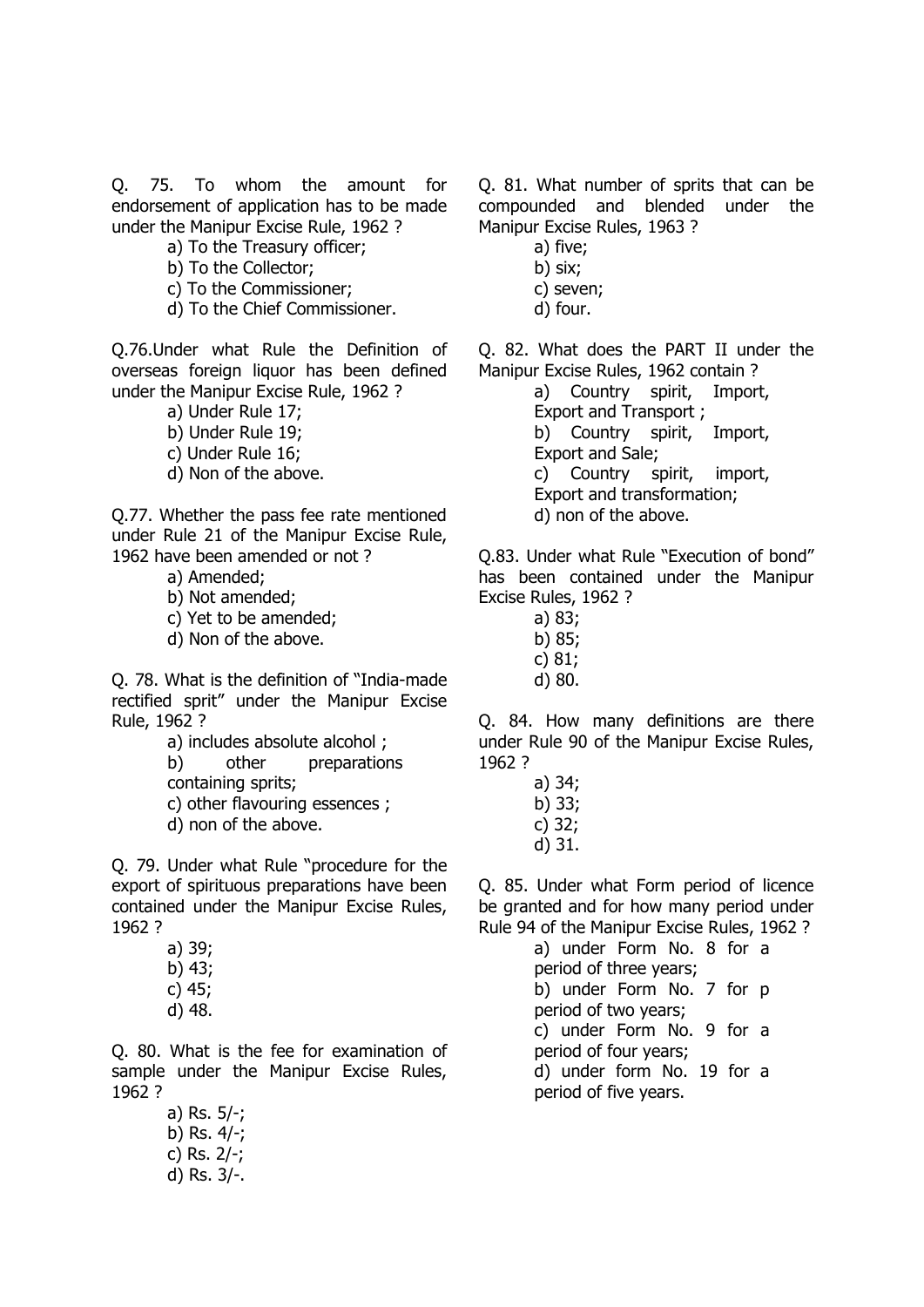Q. 86. How many Rules are there under PART IV of the Manipur Excise Rules, 1962?

- a) 7;
- b) 8; c) 9;
- d) 10.
- 

Q. 87. Whether Ganja is included in the definition of "intoxicating drug" under the Manipur Excise Rules, 1962 ?

- a) no;
- b) yes;
- c) does not include;
- d) non of the above.

Q. 88. Under what "PART" "PROCEDURE AND SETTLEMENT' have been contained under the Manipur Excise Rules, 1962 ?

- a) PART III;
- b) PART IV;
- c) PART VI;
- d) PART VII.

Q. 89. How many category of persons are there who disqualified for being appointed salesman or agents under the Manipur Excise Rules, 1962 ?

- a) 8;
- b) 9;
- c) 10;
- d) 6.

Q. 90. To how many category of persons no intoxication shall be sold by any licensed vendor or by an agent or servant of such vendor under Rule 241 of the Manipur Excise Rules, 1962 ?

- a) 4; b) 5;
- c) 6;
- d) 7.

Q. 91. Under what Form "Licence for compounding and blending of foreign liquor" should be issued under the Manipur Excise Rules, 1962 ?

a) FORM No. 6; b) FORM No. 7; c) FORM No. 8; d) Form No. 9.

Q. 92. Under what Section the definition of "medical hemp" has been defined ?

- a) Under Section 2 (c) ;
- b) Under Section 2 (d);
- c) Under Section 2 (f);
- d) Under Section 2 (h).

Q. 93. How many Section are there under CHAPTER II of the Dangerous Drugs Act, 1930 ?

- a) 9;
- b) 8;
- c) 7;
- d) 6.

Q. 94. What is the maximum punishment for contravention of Section 4 of the Dangerous Drugs Act, 1930 ?

- a) three years with or without fine;
- b) two years with or without fine;
- c) one year with or without fine;
- c) non of the above.

Q. 95 What is the maximum penalty for contravention of Section 9 of the Dangerous Drugs Act, 1930 ?

a) with fine which may extend to one thousand rupees ;

b) with fine which may extend to one ten thousand rupees ;

c) with fine which may extend to one twenty thousand rupees ;

d) with fine which may extend to one thirty thousand rupees ;

Q. 96. What is the maximum punishment for contravention of Section 8 of the Dangerous Drugs Act, 1930 ?

- a) six years with or without fine;
- b) five years with or without fine;
- c) four years with or without fine;
- d) three years with or without fine;

Q.97. What is the common definition of "Man" and "Woman" under the I.P.C. ? Choose the correct answer.

a) male or female;

b) any person;

c) gender;

d) "man denotes a male human being of any age, "woman" denotes a female human being of any age.